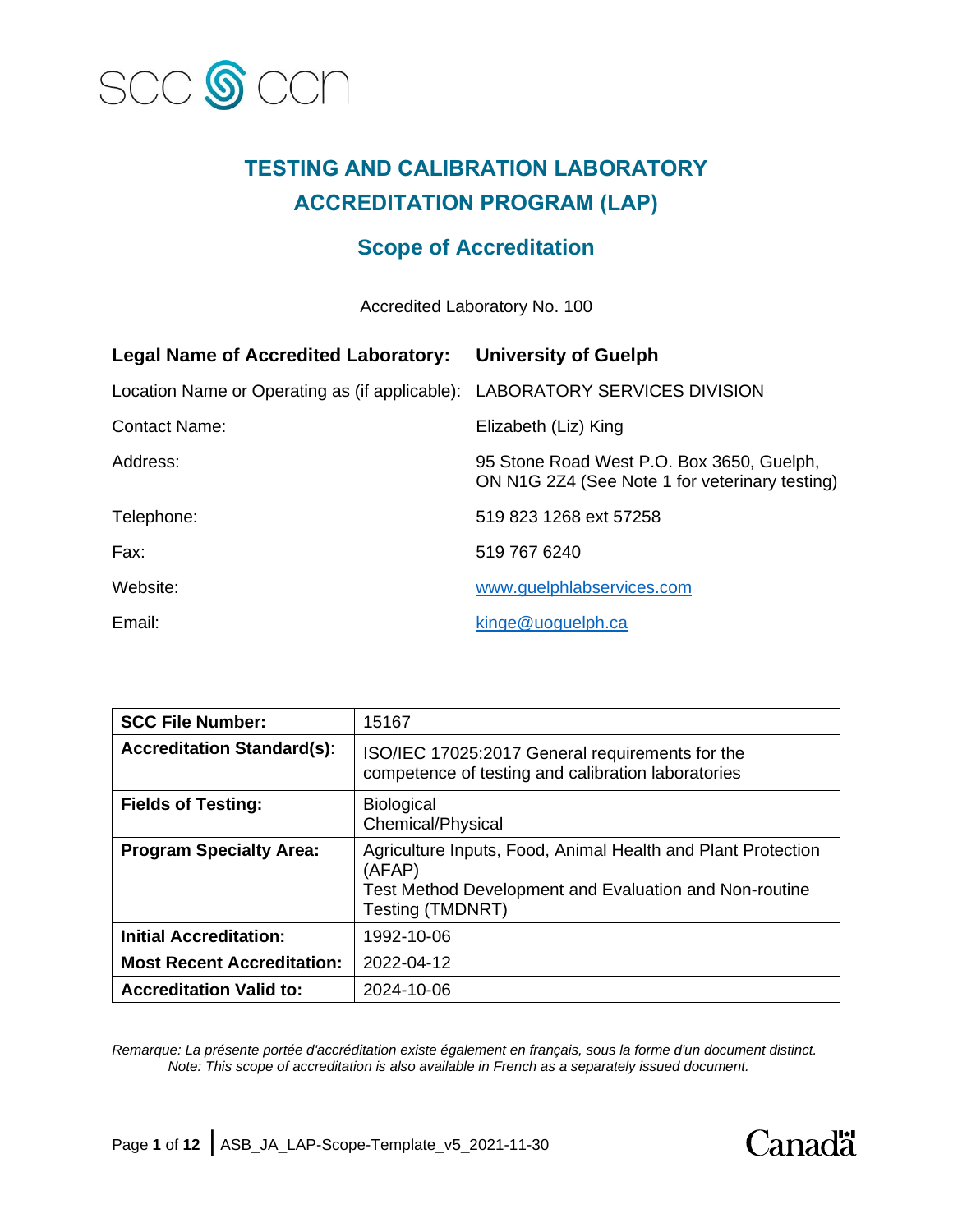

## OTHER SCOPE(S)

The laboratory has a separately-issued GLP Areas of Recognition scope that can be viewed at <http://www.scc.ca/en/search/palcan/> . Simply type in the facility name to access the document.

#### **TEST METHOD DEVELOPMENT & EVALUATION AND NON-ROUTINE TESTING**

#### **Description of activities - chemical analysis:**

Animal and plants (agriculture), food, water and environmental samples

Food and edible products: edible animal fat, dairy products, eggs, meat, edible meat offal and animal blood, serum, plasma, urine, thyroid and retina. For food allergens, veterinary drug residues, pesticides and pollutants which include the following classes of compounds: anthelmintics, antibiotics, analgesics, antimicrobials, beta-agonists, coccidiostats, hormones and hormone-like substances, industrial pollutants, non-steroidal anti-inflammatories, tranquilizers and pesticides.

1. Development and validation of new testing methodology for the screening and determination of food allergens, veterinary drug residues, pesticides and pollutants in animal tissue, biological fluids, food, water and environmental samples.

2. Modification, improvement and validation of published or existing test methodology for the screening and determination of food allergens, veterinary drug residues, pesticides and pollutants in animal tissue, biological fluids, food, water and environmental samples.

3. Development of testing methods for the assessment and validation of commercially available test kits for the screening and determination of food allergens, veterinary drug residues, pesticides and pollutants in animal tissue, biological fluids, food, water and environmental samples.

4. Development and validation of mass spectral techniques for the confirmation of the identity of veterinary drug residues, pesticides and pollutants in animal tissue, biological fluids, food, water and environmental samples.

#### **Description of techniques – chemical analysis:**

1. Sample preparation/extraction techniques including; homogenization, solid phase extraction (SPE), liquid-liquid extraction (LLE), acid digestion, QuEChERS, and soxhlet.

2. Charm® tests analyses.

3. Chromatographic based analysis (LC & GC coupled with various detectors including MS and MS/MS),

Canadä<sup>\*</sup>

4. Inductively coupled plasma spectroscopy (ICP).

5. Enzyme linked immunosorbent assay (ELISA.)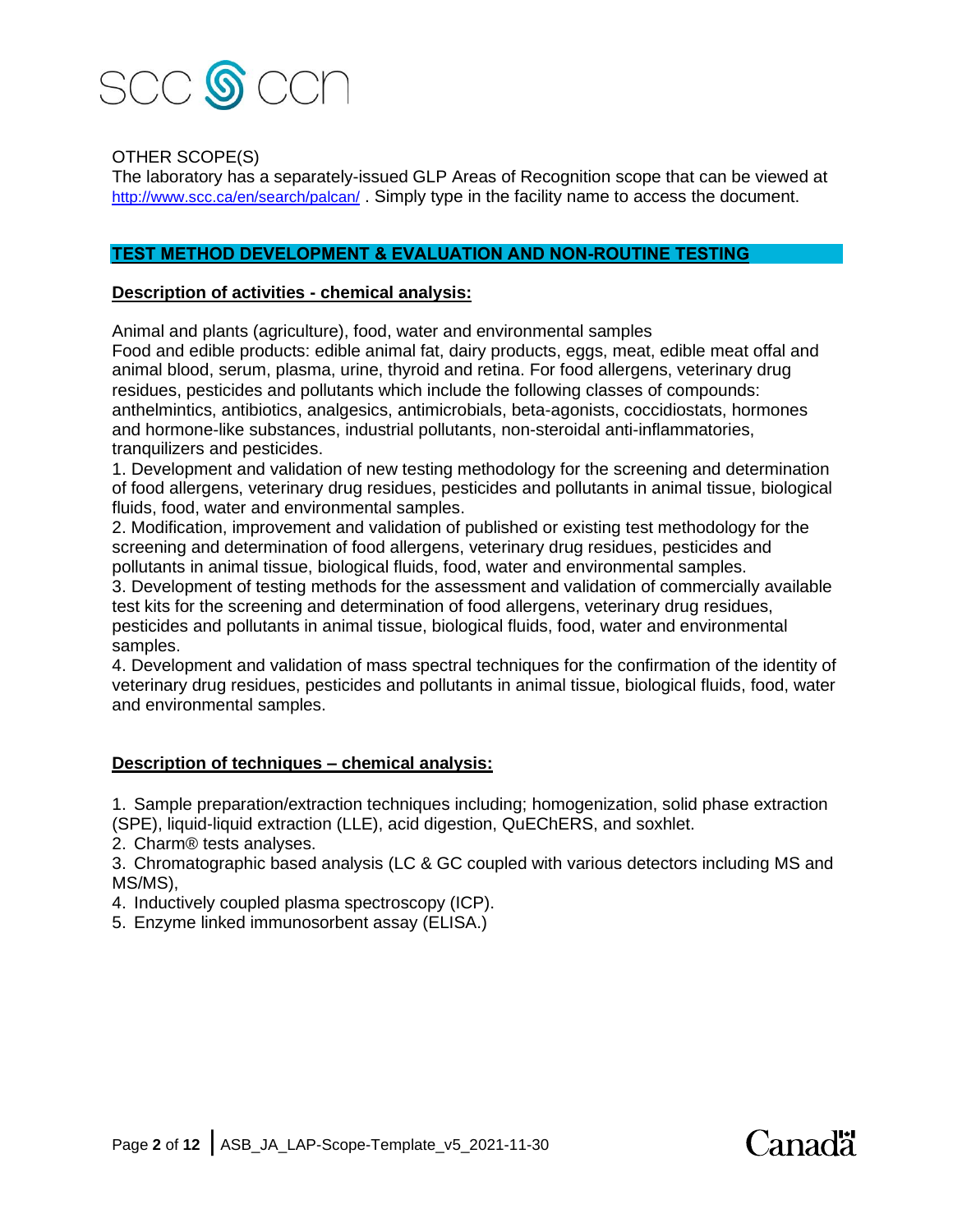

### **Description of activities – microbiology analysis:**

1. Development and validation of analytical methods for detection, isolation, identification and characterization of microorganisms including bacteria, viruses, parasites, yeast and molds in food, feed, water and environmental samples.

2. Development, evaluation and validation of new test kits including commercial test kits for the detection and/or enumeration of microorganisms in food, feed, water and environmental samples.

3. Modification, improvement and validation of published or existing methods for detection and/or enumeration of microorganisms in food, feed, water and environmental samples.

#### **Description of techniques - microbiology analysis**

- 1. Sample preparation, including immunomagnetic separation
- 2. Culture detection, isolation, identification, and characterization including biochemical confirmation.
- 3. Enumeration, including most probable number (MPN)
- 4. Polymerase chain reaction (PCR)
- 5. Enzyme linked immunosorbent assay (ELISA)

#### **Description of activities - molecular biology analysis**

1. Development and validation of molecular methods for detection and/or identification of pathogens and other organisms in food, feed, and environmental samples, and for DNA fingerprinting, genotyping and/or DNA barcoding of microorganisms, plants and animals. 2. Development, evaluation and validation of new test kits including commercial kits for detection and/or identification of pathogens and other organisms in food, feed, water and environmental samples and for DNA fingerprinting, genotyping and/or DNA barcoding of microorganisms, plants and animals.

3. Modification, improvement and validation of published or existing methods for detection and/or identification of pathogens and other organisms in food, feed, water and environmental samples, and for DNA fingerprinting, genotyping and/or DNA barcoding of microorganisms, plants and animals.

#### **Description of techniques - molecular biology analysis**

- 1. DNA/RNA extraction
- 2. Polymerase chain reaction (PCR), including quantitative PCR
- 3. DNA sequencing, including DNA barcoding
- 4. DNA fingerprinting or genotyping
- 5. Enzyme linked immunosorbent assay (ELISA)

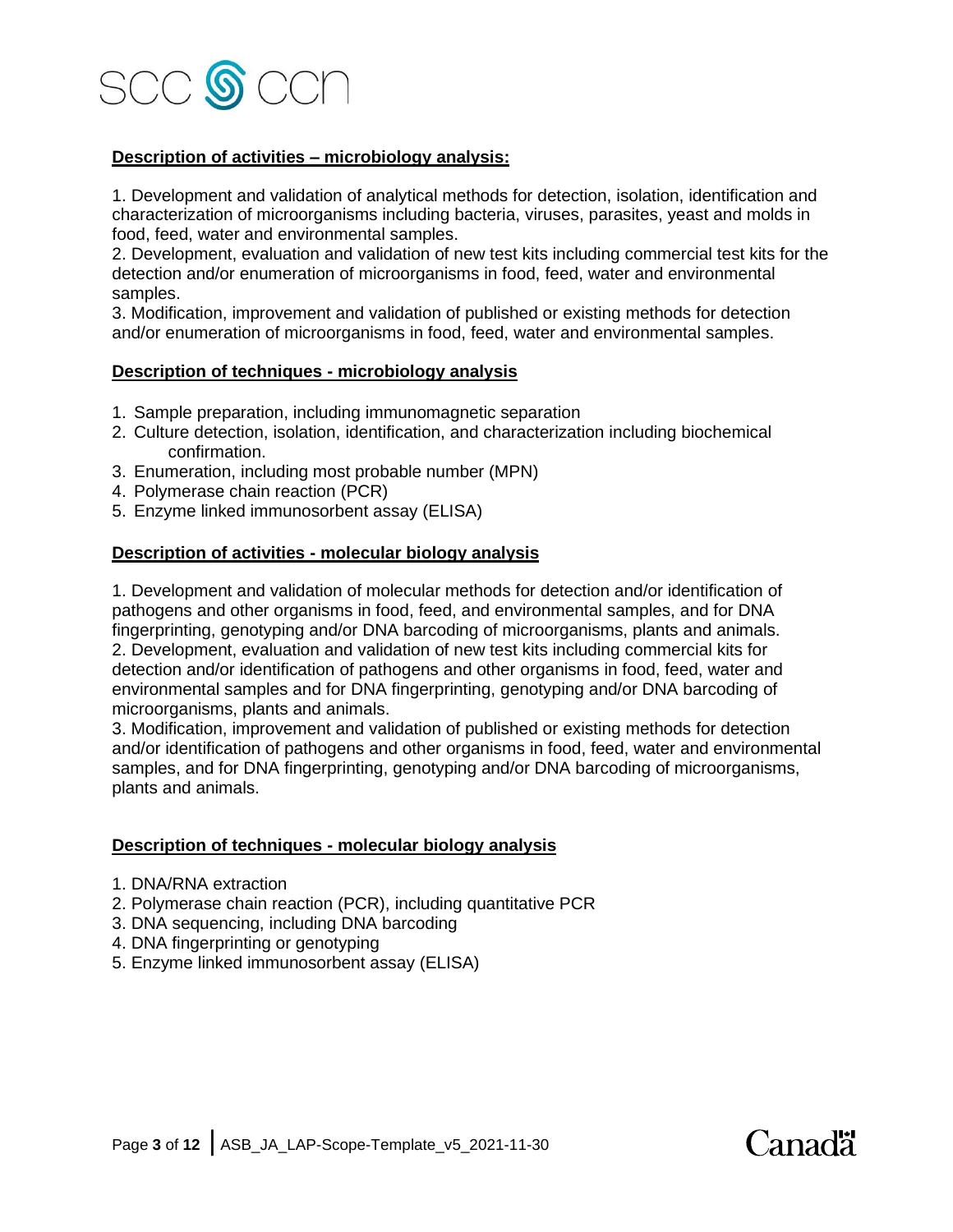

## **Description of activities - animal health analysis**

1. Development and validation of methods for detection, isolation, identification and characterization of microorganism including bacteria, viruses, parasites, yeast and molds in animal samples.

2. Development, evaluation and validation of new tests including commercial kits or reagents for genetic material including pathogen detection and/or identification in animal samples.

3. Modification, improvement and validation of published or existing methods for genetic material including pathogen detection and/or identification in animal samples.

#### **Description of techniques - animal health analysis**

- 1. Culture detection of microorganisms
- 2. Inorganic analysis by inductively coupled plasma spectroscopy (ICP)
- 3. Enzyme linked immunosorbent assay (ELISA)
- 4. Agglutination
- 5. Polymerase chain reaction PCR
- 6. Whole genome sequencing

The Animal Health Laboratory identifies unknown hazards in a range of matrices, for example, animal samples, feed, soil, and plants. Hazards include infectious agents (bacteria, mycoplasmas, yeast, molds, viruses, and parasites), organic and inorganic elements and compounds. Infectious agents are detected directly or indirectly through various technologies, for example, culture, ELISA and PCR.

Current controlled list of test methods under flexible scope is maintained by the laboratory and is available upon request

#### **ANIMAL AND PLANTS (AGRICULTURE)**

#### **Foods and Edible Products (Human and Animal Consumption):**

Tests performed in the Agriculture and Food lab (AFL) at 95 Stone Road W., Guelph unless otherwise noted.

**(General)**

| <b>CHEM-004</b> | Quantitative detection of soy protein by an enzyme linked immunosorbent<br>assay (ELISA)                                                                                                           |
|-----------------|----------------------------------------------------------------------------------------------------------------------------------------------------------------------------------------------------|
| <b>CHEM-015</b> | Quantitative detection of hazelnut protein by an enzyme linked immunosorbent<br>assay (ELISA)                                                                                                      |
| *CHEM-057       | Determination of iodine in tissues, feeds, raw and processed fruits and<br>vegetables, and raw and processed milk by inductively coupled plasma-mass<br>spectrometry<br>Except for: tissues, feeds |
| <b>CHEM-109</b> | Antibiotic residues in honey by LC-MS/MS                                                                                                                                                           |

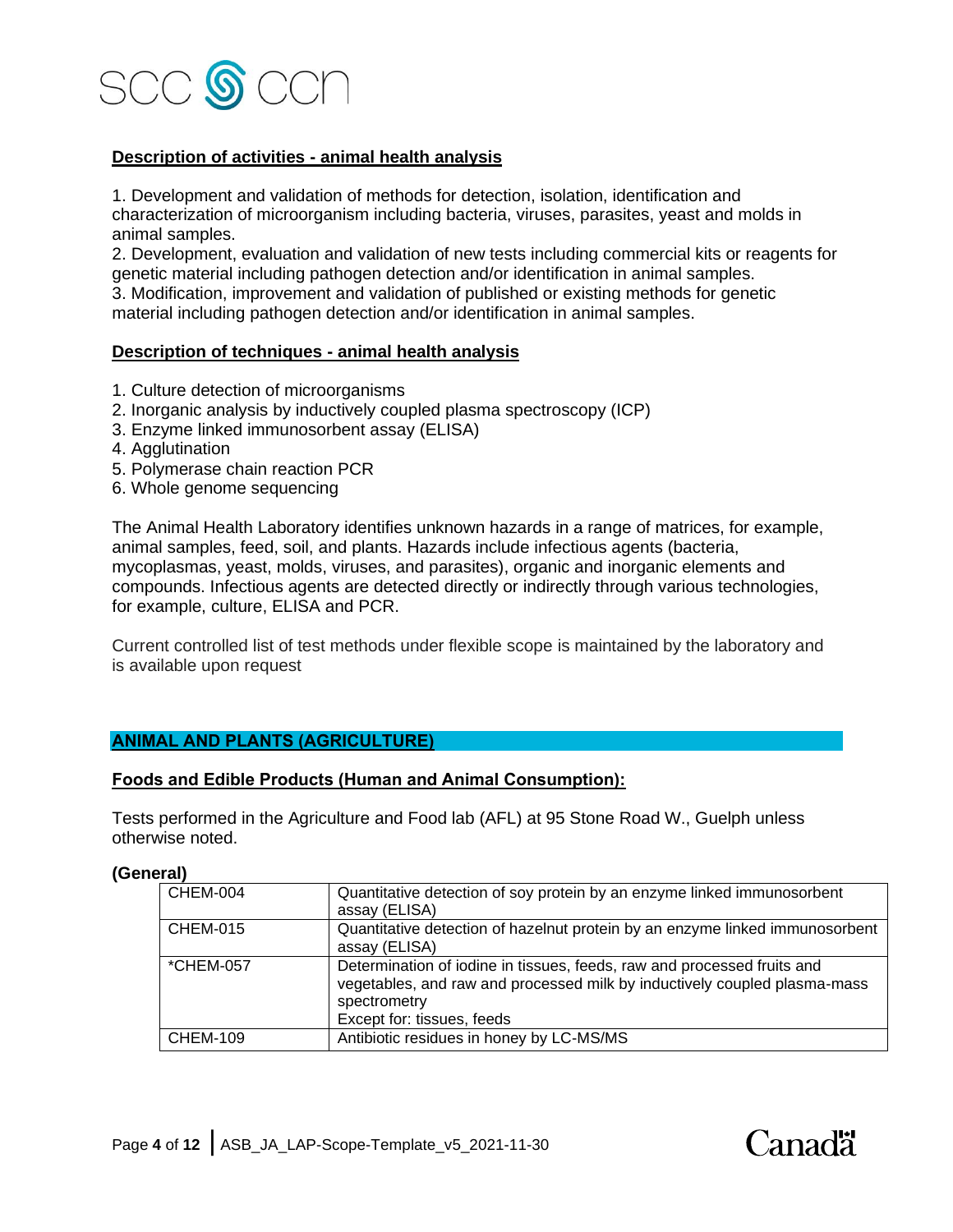

| <b>CHEM-241</b> | Quantitative detection of sesame protein by an enzyme linked immunosorbent                                             |
|-----------------|------------------------------------------------------------------------------------------------------------------------|
|                 | assay (ELISA)                                                                                                          |
| <b>CHEM-255</b> | Quantitative detection of mustard protein by an enzyme linked immunosorbent                                            |
|                 | assay (ELISA)                                                                                                          |
| <b>CHEM-306</b> | Enzyme immunoassay for the detection of Staphylococcus enterotoxins A, B,                                              |
|                 | C, D and E in food and bacterial cultures                                                                              |
| <b>IMC-411</b>  | Quantitative Detection of Vomitoxin in Cereal Samples by an Enzyme Linked                                              |
|                 | Immunosorbent Assay (ELISA)                                                                                            |
| <b>IMC-412</b>  | Quantitative Detection of Egg Protein by an Enzyme Linked Immunosorbent                                                |
|                 | Assay (ELISA)                                                                                                          |
| <b>IMC-413</b>  | Quantitative Detection of Milk Protein by an Enzyme Linked Immunosorbent                                               |
|                 | Assay (ELISA)                                                                                                          |
| <b>IMC-414</b>  | Quantitative Detection of Peanut protein by an Enzyme Linked                                                           |
|                 | Immunosorbent Assay (ELISA)                                                                                            |
| <b>IMC-416</b>  | Quantitative Detection of Gliadin Protein by an Enzyme Linked                                                          |
|                 | Immunosorbent Assay (ELISA)                                                                                            |
| <b>IMC-428</b>  | Quantitative Detection of Almond protein by an Enzyme Linked                                                           |
|                 | Immunosorbent Assay (ELISA)                                                                                            |
| MFHPB-03        | Determination of the pH of foods including foods in hermetically sealed                                                |
|                 | containers (MID-233)                                                                                                   |
| MFHPB-18        | Determination of the Aerobic Colony Counts in Foods (MID-101)                                                          |
| MFHPB-20        | Isolation and Identification of Salmonella from Food and Environmental                                                 |
|                 | Samples (MID-112)                                                                                                      |
| MFHPB-21        | Enumeration of Staphylococcus aureus in Foods (MID-115)                                                                |
| MFHPB-22        | Enumeration of yeasts and moulds in foods (MID-129)                                                                    |
| MFHPB-27        | Enumeration of Escherichia coli in Foods by a Direct Plating (DP) Method                                               |
|                 | (MID-258)                                                                                                              |
| MFHPB-30        | Isolation of Listeria monocytogenes and other Listeria spp. from foods and                                             |
|                 | environmental samples (MID-113)                                                                                        |
| MFHPB-31        | Determination of coliforms in foods using Violet red bile agar (MID-285)                                               |
| MFHPB-33        | Enumeration of Total Aerobic Bacteria in Food Products and Food Ingredients                                            |
|                 | using 3M™ Petrifilm™ Aerobic Count Plates (MID-103)                                                                    |
| MFHPB-34        | Enumeration of Escherichia coli and Coliforms in food products and food                                                |
|                 | ingredients using 3M Petrifilm™ E. coli count plates (MID-107)                                                         |
| MFLP-16         | Detection of Escherichia coli O157:H7 in foods - Assurance GDS for E. coli                                             |
|                 | O157:H7 Tq Gene Detection System (MID-216)                                                                             |
| MFLP-28         | Detection of Listeria monocytogenes in a Variety of Foods and Environmental                                            |
|                 | Surfaces Using the BAX® System L. monocytogenes Assay (MID-221)                                                        |
| MFLP-29         | Detection of Salmonella in foods and environmental surface samples Using<br>the BAX® System Salmonella Assay (MID-217) |
| MFLP-30         | Detection of Escherichia coli O157:H7 in select foods using BAX® System                                                |
|                 | E. coli O157:H7 MP (MID-220)                                                                                           |
| MFLP-42         | Isolation and Enumeration of the Bacillus cereus group in foods (MID-119)                                              |

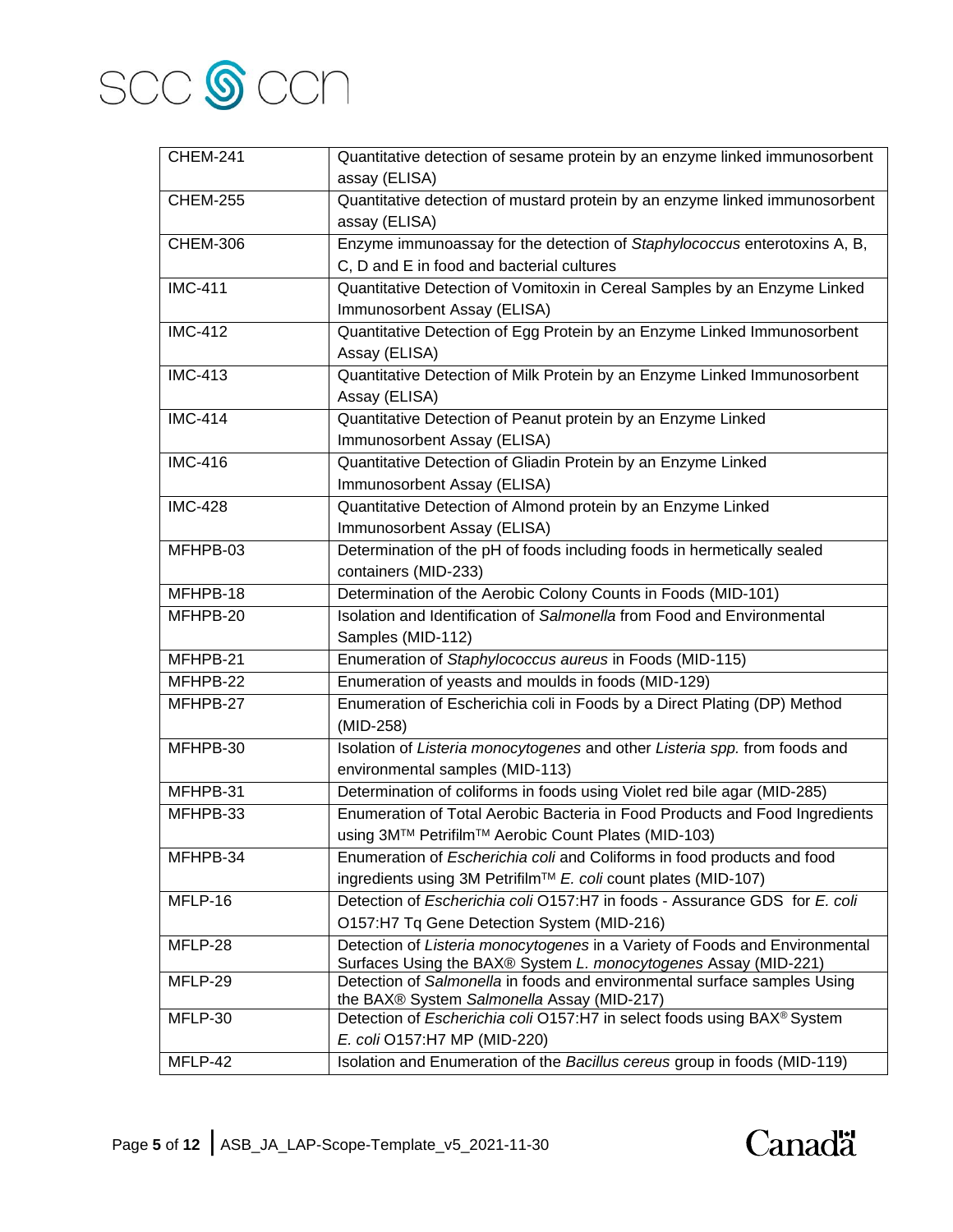

| MFLP-66          | Determination of water activity using the Aqualab instrument (MID-055)           |
|------------------|----------------------------------------------------------------------------------|
| MFLP-74          | Enumeration of Listeria monocytogenes in Foods (MID-123)                         |
| MFLP-79          | Detection of Listeria spp. in Environmental Surface Samples Using the BAX®       |
|                  | System Real-Time PCR Assay for Listeria Genus (MID-291)                          |
| MFLP-86          | Identification of vt1 and vt2 genes from Verotoxigenic Escherichia coli by       |
|                  | Polymerase Chain Reaction (MOL-253)                                              |
| MFHPB-10         | Isolation of Escherichia coli O157:H7/NM from foods and environmental            |
|                  | surface samples (MID-125)                                                        |
| MID-149          | Enumeration of Salmonella in Food and Environmental Samples by MPN               |
|                  | (Modified MFHPB-20)                                                              |
| MID-150          | Enumeration of Campylobacter in Foods and Environmental samples by MPN           |
|                  | (Modified USDA FSIS ch6)                                                         |
| <b>MID-157</b>   | Enumeration of Listeria monocytogenes in Foods using a Most Probable             |
|                  | Number (MPN) Technique                                                           |
| MID-163          | Isolation and Identification of Salmonella Species by Immunomagnetic             |
|                  | separation (IMS) (modified MFLP-84)                                              |
| MLG 41.02        | Isolation, Identification and Enumeration of Campylobacter jejuni/coli/lari from |
|                  | poultry rinse, sponge and raw product samples (MID-243)                          |
| <b>TOPS-142</b>  | Multi-residue pesticide determination by liquid chromatography/electrospray      |
|                  | ionization-tandem mass spectrometry (LC/ESI-MS/MS) and gas                       |
|                  | chromatography-tandem mass spectrometry (GC-MS/MS)                               |
|                  | Modified CFIA method PMR-006-V1.0                                                |
| *TOXI-024        | Elements in food, feeds, forage and other matrices by ICP-OES                    |
|                  | for: calcium, copper, iron, potassium, magnesium, manganese, sulfur, sodium,     |
|                  | phosphorus, and zinc.                                                            |
|                  | Selenium (Se) only in mineral premixes and supplements for animal                |
|                  | consumption                                                                      |
| <b>*TOXI-064</b> | ICP-MS analysis of metals in foods                                               |
|                  | for: aluminum, antimony, arsenic, boron, beryllium, cadmium, chromium,           |
|                  | cobalt, copper, iron, lead, magnesium, manganese, mercury, molybdenum,           |
|                  | nickel, selenium, tin, titanium, and zinc                                        |

## **Beverages, Spirits and Vinegar**

| .<br>__________ |                                                                 |
|-----------------|-----------------------------------------------------------------|
| DRUGS-217       | Determination of Patulin in apple juice and apple cider by HPLC |
|                 | Modified AOAC 995.10                                            |

## **Dairy Products**

| DA-205  | MilkoScan FT-120 (Fat, protein, lactose and total solids in milk and cream |
|---------|----------------------------------------------------------------------------|
|         | samples)                                                                   |
|         | Modified IDF 141C:2000 ISO 9266:1999                                       |
| MID-045 | Alkaline phosphatase testing in dairy products by fluorometric method      |

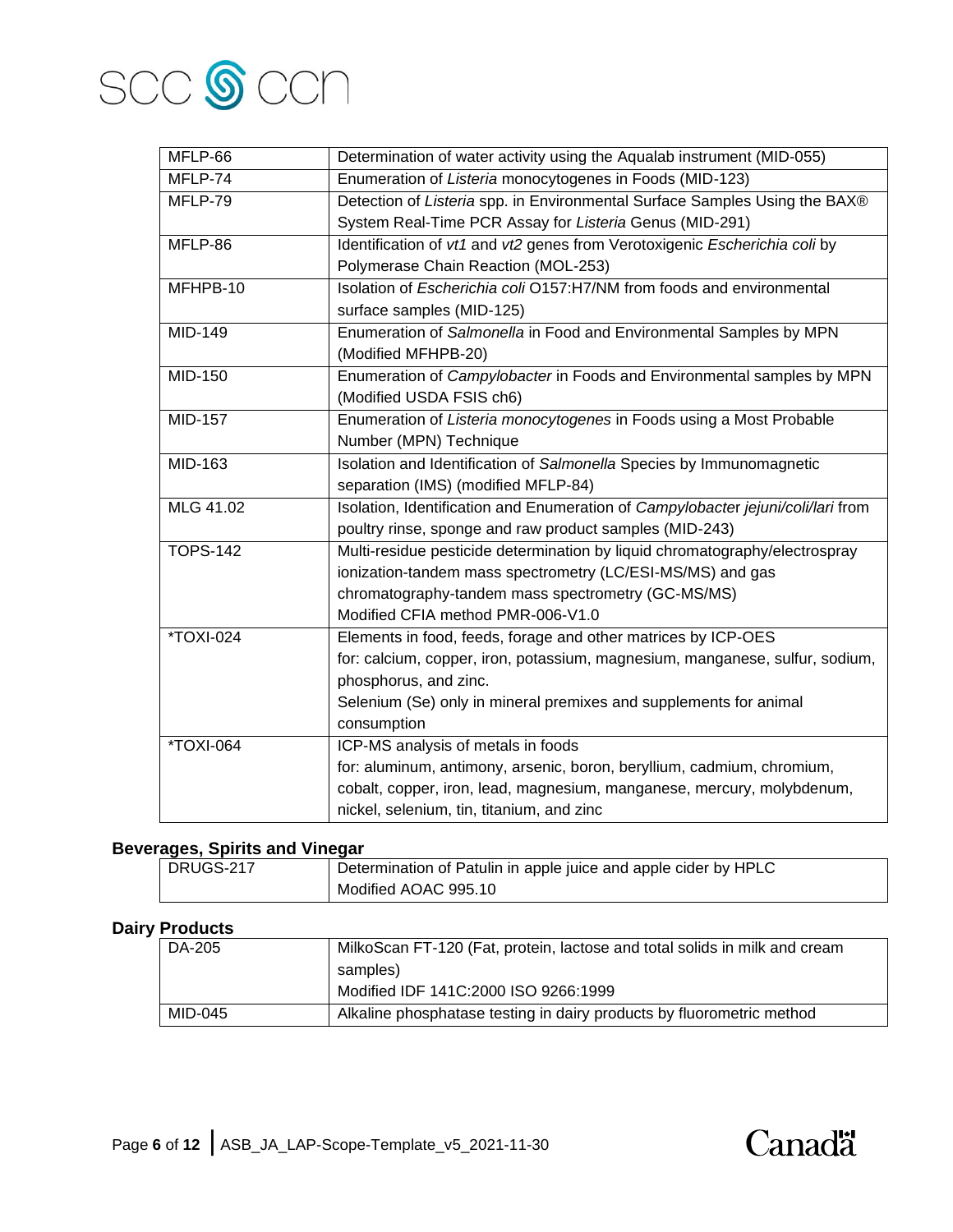

## **(Milk-Unpasteurized)**

| <b>CHEM-061</b>  | Charm® II Amphenicols test for milk <sup>4</sup>                                          |
|------------------|-------------------------------------------------------------------------------------------|
|                  | for: chloramphenicol                                                                      |
| <b>CHEM-115</b>  | Charm® QUAD1 Test for Beta-lactams, Quinolones, Sulfonamides, and                         |
|                  | Tetracyclines in Raw Commingled Cow Milk <sup>4</sup>                                     |
| <b>CHEM-119</b>  | CHARM® Trio Test for beta-lactams, sulfa drugs, and tetracyclines in raw                  |
|                  | commingled cow milk <sup>4</sup>                                                          |
| <b>CHEM-120</b>  | Charm <sup>®</sup> QUAD2 Test for Macrolides in Raw Commingled Cow Milk <sup>4</sup>      |
| <b>CHEM-121</b>  | Charm <sup>®</sup> QUAD3 test for aminoglycosides in raw commingled cow milk <sup>4</sup> |
| <b>CHEM-266</b>  | CHARM 3SL3 Beta-lactam test for amoxicillin, ampicillin, ceftiofur, cephapirin,           |
|                  | cloxacillin and penicillin G validated for raw, commingled bovine milk <sup>4</sup>       |
| <b>CHEM-308</b>  | CHARM® Sulfa test for raw commingled goat milk at MRL <sup>4</sup>                        |
| <b>CHEM-309</b>  | CHARM® MRL Beta-lactam and tetracycline test for raw commingled goat                      |
|                  | milk (MRLBLTET2) <sup>4</sup>                                                             |
| DA-102           | Fat, protein, lactose, other solids (LOS), freezing point and somatic cell in milk        |
|                  | by Infrared and Fluoro-Opto-electronic milk analyzers (Modified IDF148-2 -                |
|                  | ISO 13366-2 and IDF 141C:2000 - ISO 9622:1999)                                            |
| DA-109           | Milk urea nitrogen (MUN) in milk by infrared milk analyzers                               |
|                  | (Infrared method)                                                                         |
| DA-301           | Enumeration of total bacteria in raw milk- BactoScan FC Operation                         |
|                  | (Bactoscan FC method)                                                                     |
| DA-500           | Determination of freezing point by Cryoscope (Modified IDF 108 - ISO 5764)                |
| <b>DRUGS-101</b> | Standard Disk Assay for the Detection of Antimicrobial Inhibitors in Milk                 |
| <b>DRUGS-105</b> | SNAP™ Beta-lactam test kit <sup>4</sup>                                                   |
| <b>DRUGS-118</b> | Charm Rosa® Tetracycline test for detecting tetracycline drugs in milk <sup>4</sup>       |
| <b>DRUGS-123</b> | Charm II® Macrolide Test for Milk <sup>4</sup>                                            |
| DRUGS-237        | CHARM® Sulfa test for raw commingled cow milk <sup>4</sup>                                |
| DA-608           | Goat milk testing on the inhibitor blocks by microbial growth inhibition                  |

#### **Feeds**

| <b>DRUGS-226</b> | Tiamulin hydrogen fumarate in mixed swine feed by HPLC-UV                     |
|------------------|-------------------------------------------------------------------------------|
| <b>DRUGS-233</b> | Monensin Potency in Type B and Type C Medicated Feeds by HPLC using           |
|                  | Post-Column Derivatization                                                    |
| DRUGS-234        | Narasin potency in Type B and Type C medicated feeds by HPLC using post-      |
|                  | column derivatization                                                         |
| DRUGS-235        | Determination of Tilmicosin in Swine Feeds (100 mg/kg to 600 mg/kg) by        |
|                  | <b>HPLC</b>                                                                   |
| DRUGS-236        | Determination of Ractopamine Hydrochloride in Swine feed, cattle feed, cattle |
|                  | liquid feed and turkey feed by HPLC                                           |
| *TOXI-013        | Liquid chromatographic determination of monensin, narasin and salinomycin     |
|                  | in feeds using post-column derivatization                                     |
|                  |                                                                               |

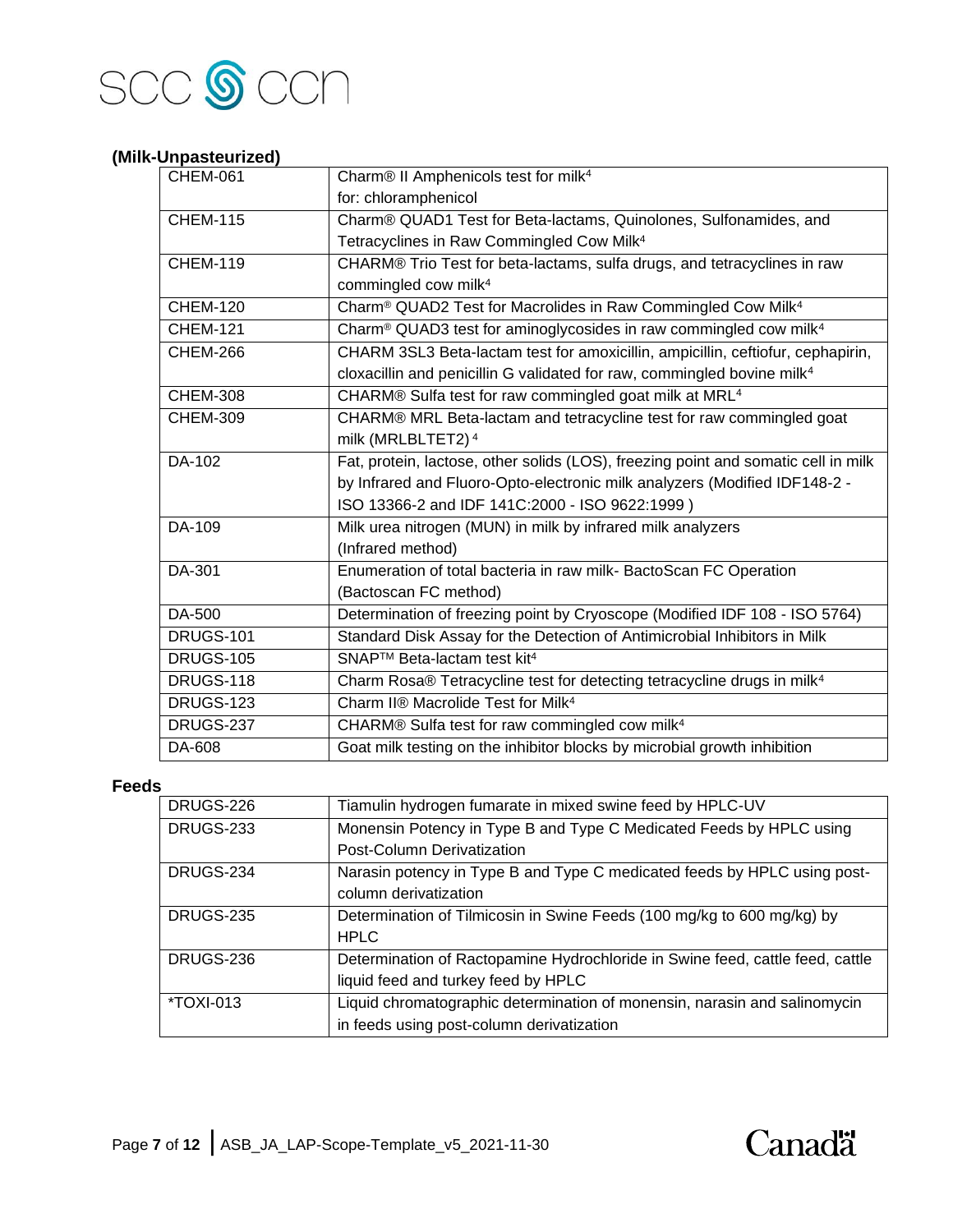

| l CHEM-071 | Extractable sodium and zinc from animal feed                  |
|------------|---------------------------------------------------------------|
|            | By ICP-OES                                                    |
|            | only for: relative measurements of homogeneity of mixed feeds |

## **(Fruits and Vegetables)**

| <b>CHEM-069</b> | Acidic herbicides (Phenoxy) in environmental and food matrices by       |
|-----------------|-------------------------------------------------------------------------|
|                 | LC-ESI/MS/MS                                                            |
| <b>CHEM-334</b> | Polar Pesticide determination by liquid chromatography/electrospray     |
|                 | ionization-tandem mass spectrometry (LC/ESI-MS/MS)                      |
| <b>CHEM-714</b> | Daminozide in fresh and processed fruits and vegetables by LC-MS/MS     |
| <b>TOPS-119</b> | EBDC and dithiocarbamates using UV spectrophotometer                    |
|                 | Modified CFIA method P-RE-053-95-EBDC                                   |
| <b>TOPS-120</b> | Glyphosate and AMPA using LC-MS/MS                                      |
| TOPS-121        | Ethylenethiourea (ETU) by LC-UV                                         |
|                 | Modified CFIA P-RE-060-97 (1)- ETU                                      |
| <b>TOPS-122</b> | Amitraz determination in fresh and processed fruits, and vegetables and |
|                 | honey using GC-MSD (Modified CFIA method CSP-006-V1.0)                  |
| <b>TOPS-124</b> | EBDC in Fruits and Vegetables by HPLC-fluorescence (EDA)                |
|                 | Modified CFIA method SPR-002-V2.4                                       |
| <b>TOPS-142</b> | See Food and Edible Products, above                                     |

#### **Meat and Edible Meat Offal**

| <b>EML-101</b>   | The double separatory funnel procedure for the detection of Trichinella larvae |
|------------------|--------------------------------------------------------------------------------|
|                  | in pork.                                                                       |
|                  | Modified CFIA method for The Double Separatory Funnel Digestion Procedure      |
|                  | for the Detection of Trichinella Larvae in Pork                                |
| <b>CHEM-003</b>  | Quantitative determination of aminoglycosides in tissue using LC-MS/MS         |
|                  | for: Streptomycin, gentamicin and neomycin                                     |
| <b>CHEM-337</b>  | Veterinary drug residues in foods of animal origin by LC-MS/MS                 |
| <b>DRUGS-009</b> | Beta-agonists in tissue and retina by LC-MS/MS                                 |
|                  | for: clenbuterol, salbutamol, ractopamine, cimaterol, brombuterol,             |
|                  | clenpenterol, hydroxymethylclenbuterol, isoxsuprine, mabuterol, ritodrine,     |
|                  | terbutaline, tulobuterol, and zilpaterol                                       |

## **(Molecular Biology)**

| <b>MOL-020</b> | Microbial species ID determination based on 16S/18S rRNA gene or ITS    |
|----------------|-------------------------------------------------------------------------|
|                | sequencing                                                              |
| <b>MOL-171</b> | Detection of Residual Bovine, Ruminant, Porcine, Animal and Rice DNA in |
|                | Feed and Food Samples using polymerase chain reaction                   |
| <b>MOL-198</b> | Plant, animal, and fish species ID determination by DNA barcoding       |
| <b>MOL-239</b> | Speciation of presumptive Campylobacter jejuni and C. coli colonies by  |
|                | multiplex Polymerase Chain Reaction (mPCR) (CFIA method)                |
| <b>MOL-250</b> | Quantification of residual bovine DNA in feed samples                   |
|                | using the droplet digital polymerase chain reaction (ddPCR) technology  |

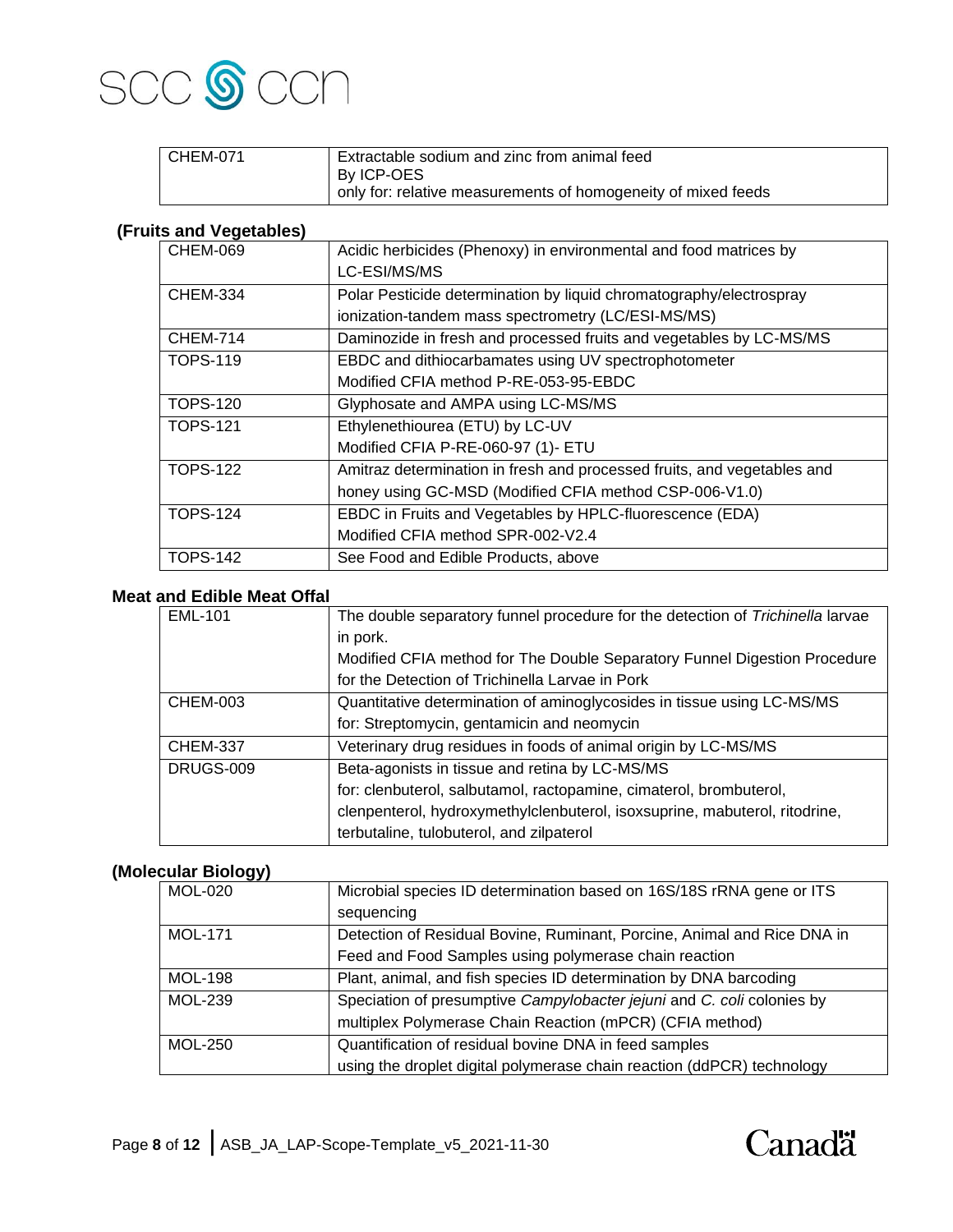

#### **(Plant Tissue)**

| PDC-015 | Detection of Clavibacter michiganensis subsp. michiganensis using PCR |
|---------|-----------------------------------------------------------------------|
| PDC-103 | Detection of Viruses, Bacteria and Fungi in Plant Tissues using ELISA |
| PDC-104 | Baermann Pan Method for Nematode Extraction                           |
| PDC-106 | Nematode Cysts and Eggs Extracted from Soil                           |

## **MEDICAL**

Veterinary tests performed in the Animal Health Lab (AHL), 419 Gordon St., Guelph unless otherwise noted. Tests marked with an asterisk, \*, are performed in the Toxicology lab of the Animal Health lab (AHL) at 95 Stone Road West location.

#### **Veterinary:**

| <b>BAC-018</b> | PCR of fecal and tissue samples for Mycobacterium paratuberculosis (MAP)     |
|----------------|------------------------------------------------------------------------------|
|                | only for: detection in bovine fecal samples                                  |
| <b>BAC-028</b> | Culture detection of Salmonella spp. and enumeration of bacterial and fungal |
|                | colonies in hatchery samples and in poultry environmental samples            |
| <b>BAC-029</b> | Culture detection of Salmonella Pullorum, Salmonella Gallinarum and other    |
|                | Salmonella spp.                                                              |
| <b>BAC-037</b> | Culture detection of Paenibacillus larvae, causative agent of American       |
|                | foulbrood (AFB)                                                              |
| <b>BAC-040</b> | Culture detection of Salmonella Pullorum, Salmonella Gallinarum, and other   |
|                | Salmonella spp. from suspicious reactor birds                                |
| <b>BAC-041</b> | Whole Genome Sequencing (WGS) of bacterial isolates                          |
| *CHEM-055      | ICP-MS analysis of metals in tissues                                         |
|                | for: antimony, arsenic, barium, beryllium, boron, cadmium, chromium, cobalt, |
|                | copper, iron, lead, magnesium, manganese, mercury, molybdenum, nickel,       |
|                | selenium, tin, thallium, vanadium, and zinc                                  |
| *CHEM-057      | See Food and Edible Products, above                                          |
| <b>MOL-180</b> | Scrapie and CWD resistance PrP genotyping                                    |
| <b>MOL-249</b> | PCR detection of fish viruses                                                |
|                | for:                                                                         |
|                | viral hemorrhagic septicemia virus (VHSV)                                    |
|                | Koi herpesvirus (KHV)                                                        |
|                | infectious hematopoietic necrosis virus (IHNV)                               |
|                |                                                                              |

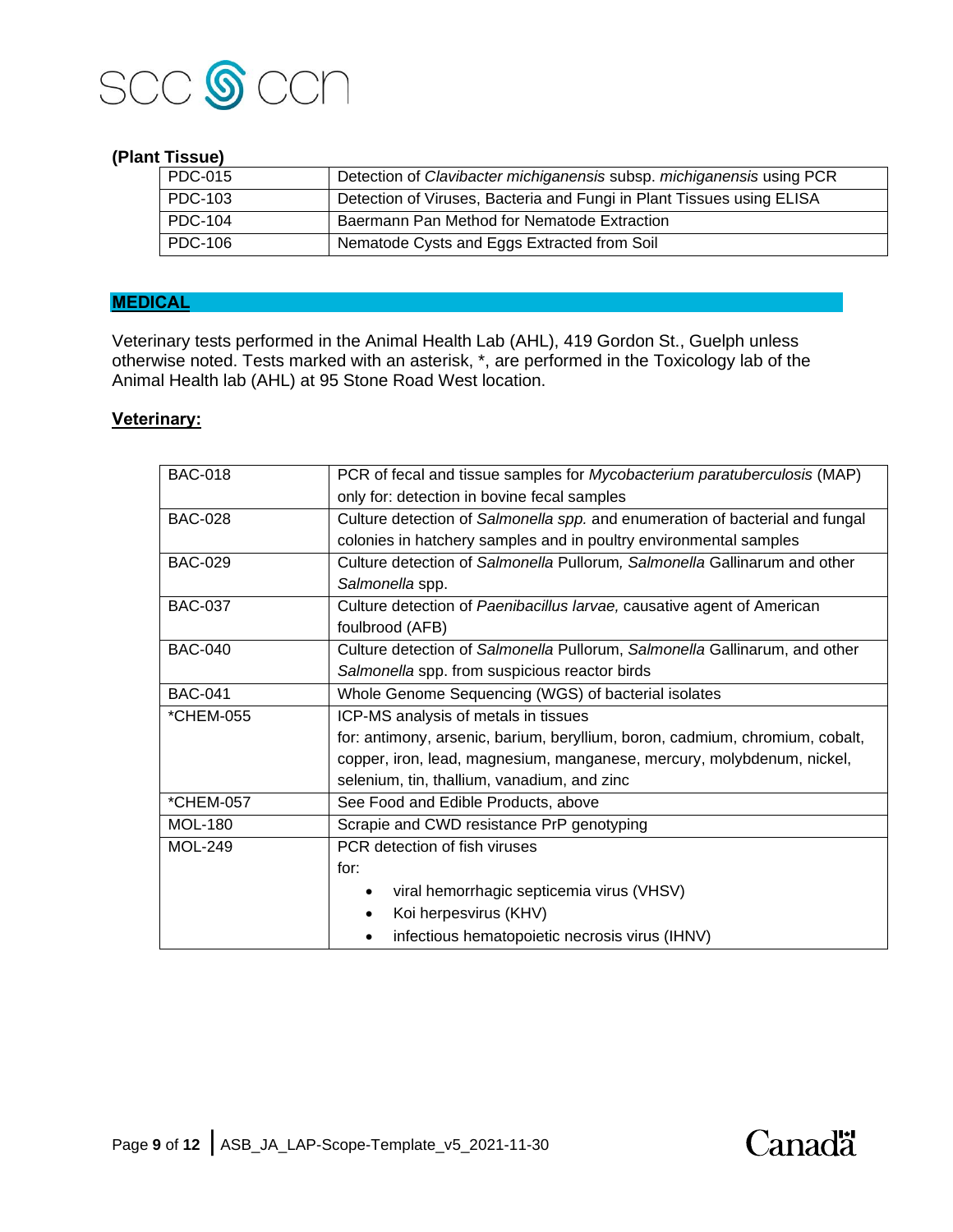

| $V-002$ | Enzyme linked immunosorbent assays (ELISA) for the detection of:                                                                                                                                                                                                                                                                                                                                                                    |
|---------|-------------------------------------------------------------------------------------------------------------------------------------------------------------------------------------------------------------------------------------------------------------------------------------------------------------------------------------------------------------------------------------------------------------------------------------|
|         | Anaplasma antibodies                                                                                                                                                                                                                                                                                                                                                                                                                |
|         | Bluetongue virus (BTV) antibodies <sup>3</sup> (based on CFIA method                                                                                                                                                                                                                                                                                                                                                                |
|         | Bluetongue: Enzyme Linked Immunosorbent Assay (IDEXX) for the                                                                                                                                                                                                                                                                                                                                                                       |
|         | Detection of Antibodies to Bluetongue virus)                                                                                                                                                                                                                                                                                                                                                                                        |
|         | Equine infectious anemia virus (EIAV) antibodies <sup>3</sup> (based on CFIA<br>٠<br>method AHD-11)                                                                                                                                                                                                                                                                                                                                 |
|         | Foot and mouth disease virus (FMDV) antibodies <sup>3</sup> (based on CFIA<br>$\bullet$<br>method 3ABC Competitive Enzyme-Linked Immunosorbent Assay for<br>the Detection of Antibodies to Foot and Mouth Disease Virus)<br>Influenza A virus antibodies <sup>3</sup> (based on CFIA method Avian Influenza:<br>$\bullet$<br>Enzyme Linked Immunosorbent Assay (IDEXX) for the Detection of<br>Antibodies to Avian Influenza Virus) |
|         | Infectious bovine rhinotracheitis virus (IBRV, BOHV-1) antibodies<br>٠                                                                                                                                                                                                                                                                                                                                                              |
|         | Pasteurella multocida toxin (PMT) antigen                                                                                                                                                                                                                                                                                                                                                                                           |
|         | Porcine reproductive and respiratory syndrome virus (PRRSV)<br>antibodies                                                                                                                                                                                                                                                                                                                                                           |
| $V-003$ | Hemagglutination inhibition (nested method - appendix 19.2, 19.3, 19.4, 19.8                                                                                                                                                                                                                                                                                                                                                        |
|         | and 19.10)                                                                                                                                                                                                                                                                                                                                                                                                                          |
|         | A19.8 Swine influenza virus A/H3N2/swine/Texas/4199-2/98 HI (si3t)                                                                                                                                                                                                                                                                                                                                                                  |
|         | A19.10 Swine influenza virus - A/H1N1/swine/Ontario/81 HI (sif) or                                                                                                                                                                                                                                                                                                                                                                  |
|         | A/H3N2/human/Colorado/77 HI (si3)                                                                                                                                                                                                                                                                                                                                                                                                   |
| $V-005$ | Polymerase chain reaction for the detection of nucleic acid of:                                                                                                                                                                                                                                                                                                                                                                     |
|         | African swine fever virus <sup>3</sup> (based on CFIA method Detection of African                                                                                                                                                                                                                                                                                                                                                   |
|         | Swine Fever Viruses by Real-time PCR Assay)                                                                                                                                                                                                                                                                                                                                                                                         |
|         | Avian paramyxovirus 1 (APMV-1) <sup>3</sup> (based on CFIA method Detection<br>٠                                                                                                                                                                                                                                                                                                                                                    |
|         | of APMV-1 by Matrix and Fusion Real-Time RT-PCR Assays)                                                                                                                                                                                                                                                                                                                                                                             |
|         | Classical swine fever virus <sup>3</sup> (based on CFIA method Detection of                                                                                                                                                                                                                                                                                                                                                         |
|         | Classical Swine Fever Viruses by Real-Time RT-PCR Assay)                                                                                                                                                                                                                                                                                                                                                                            |
|         | Foot and mouth disease virus <sup>3</sup> (based on CFIA method Real-time<br>$\bullet$                                                                                                                                                                                                                                                                                                                                              |
|         | Reverse Transcription Polymerase Chain Reaction (RRT-PCR) for the                                                                                                                                                                                                                                                                                                                                                                   |
|         | Detection of Foot-and-mouth Disease Virus (FMDV)                                                                                                                                                                                                                                                                                                                                                                                    |
|         | Type A influenza viruses and avian H5 and H7 hemagglutinin                                                                                                                                                                                                                                                                                                                                                                          |
|         | subtypes by PCR <sup>3</sup> (based on CFIA method Detection of Type A                                                                                                                                                                                                                                                                                                                                                              |
|         | Influenza Viruses and Avian H5 and H7 Hemagglutinin Subtypes by                                                                                                                                                                                                                                                                                                                                                                     |
|         | Real-Time RT-PCR Assay)                                                                                                                                                                                                                                                                                                                                                                                                             |
|         | Pasteurella multocida toxin (PMT) gene                                                                                                                                                                                                                                                                                                                                                                                              |
|         | Porcine coronavirus: porcine epidemic diarrhea virus (PEDV),                                                                                                                                                                                                                                                                                                                                                                        |
|         | transmissible gastroenteritis virus (TGEV), porcine deltacoronavirus                                                                                                                                                                                                                                                                                                                                                                |
|         | (PDCoV)                                                                                                                                                                                                                                                                                                                                                                                                                             |
|         | Porcine reproductive and respiratory syndrome virus (PRRSV)                                                                                                                                                                                                                                                                                                                                                                         |

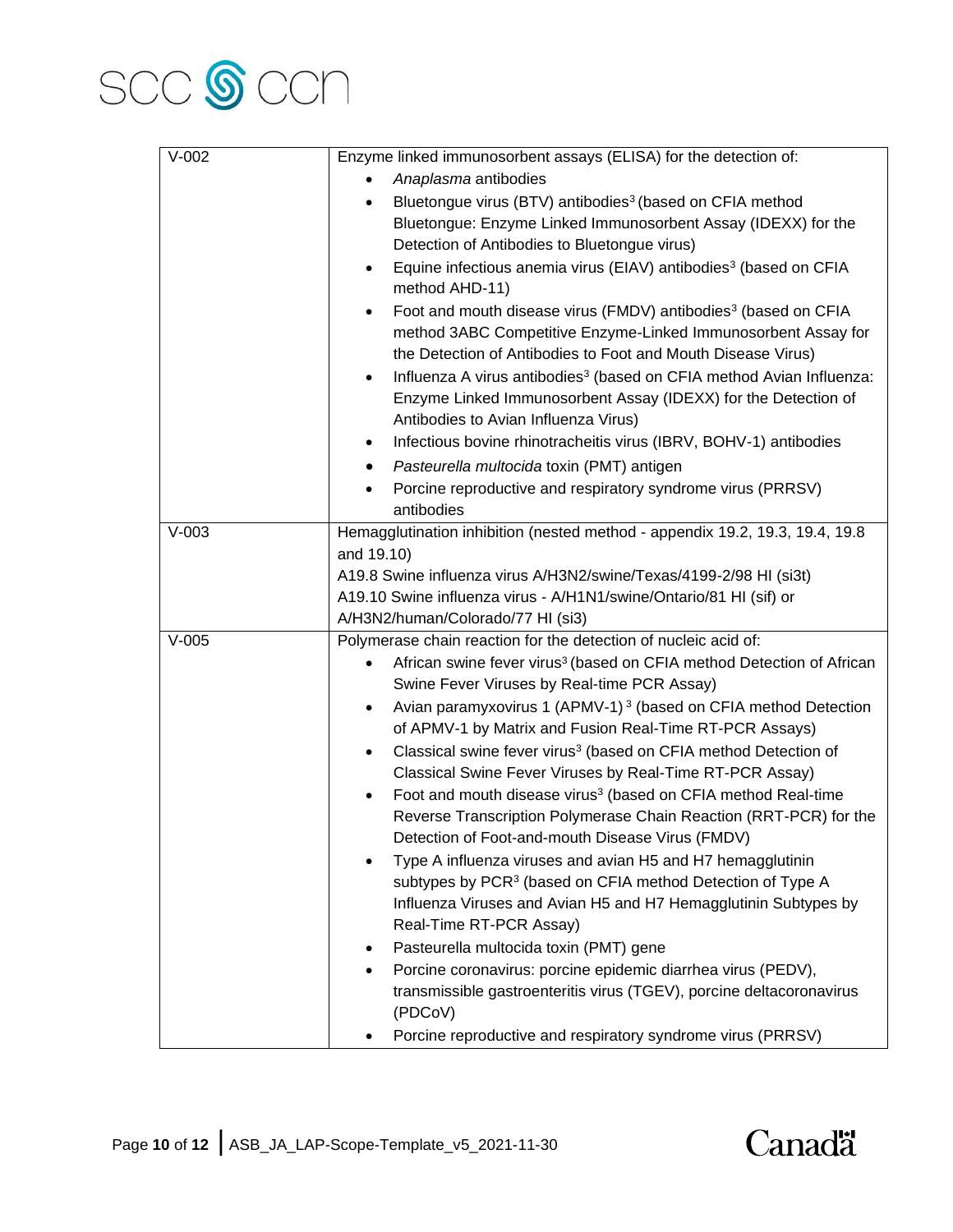

| $V-006$   | TeSeE® Enzyme linked immunosorbent assay (ELISA) detection of:                   |
|-----------|----------------------------------------------------------------------------------|
|           | Bovine spongiform encephalopathy (BSE)                                           |
|           | Chronic wasting disease (CWD)                                                    |
|           | Scrapie                                                                          |
| $V - 014$ | Indirect fluorescent antibody assay (IFA) for the detection of IgG & IgM, IgM or |
|           | IgG antibodies against porcine reproductive and respiratory syndrome virus       |
|           | (PRRSV)                                                                          |

Number of Scope Listings: 106

Number of TMDNRT Techniques: 21

#### **Notes:**

1. Veterinary testing is done at the Animal Health Lab at 419 Gordon St. (building 89), Guelph, ON N1G 2W1 and the Toxicology Lab at 95 Stone Road West, Guelph, ON N1H 8J7.

2. The test method acronyms: BAC-, CHEM-, DA-, DRUGS-, EML-, IMC-, MID-, MOL-, PDC-, SNL-, TOPS-, TOXI- and V- denote laboratory in-house test methods except for V- methods flagged with<sup>3</sup> and kit methods flagged with<sup>4</sup>.

3. V- methods flagged with <sup>3</sup> are equivalent to the CFIA methods they are based on.

4. Methods that follow kit instructions are flagged with<sup>4</sup>.

AMPA: aminomethylphosphonic acid EBDC: ethylene bis-dithiocarbamate

**ISO/IEC 17025:2017:** General Requirements for the Competence of Testing and Calibration Laboratories

**RG\_TMDNRT:** SCC Requirements and Guidance for Accreditation of Laboratories Engaged in Test Method Development and Non-Routine Testing

**AOAC**: Official Methods of Analysis of the Association of Analytical Community (USA), current edition

**MFHPB**: Health Protection Branch Compendium Method (Health Canada)

**MFLP:** Microbiology Food Laboratory Procedure (Health Canada)

**MLG:** Microbiology Laboratory Guidebook (FSIS)

**IDF: International Dairy Federation**